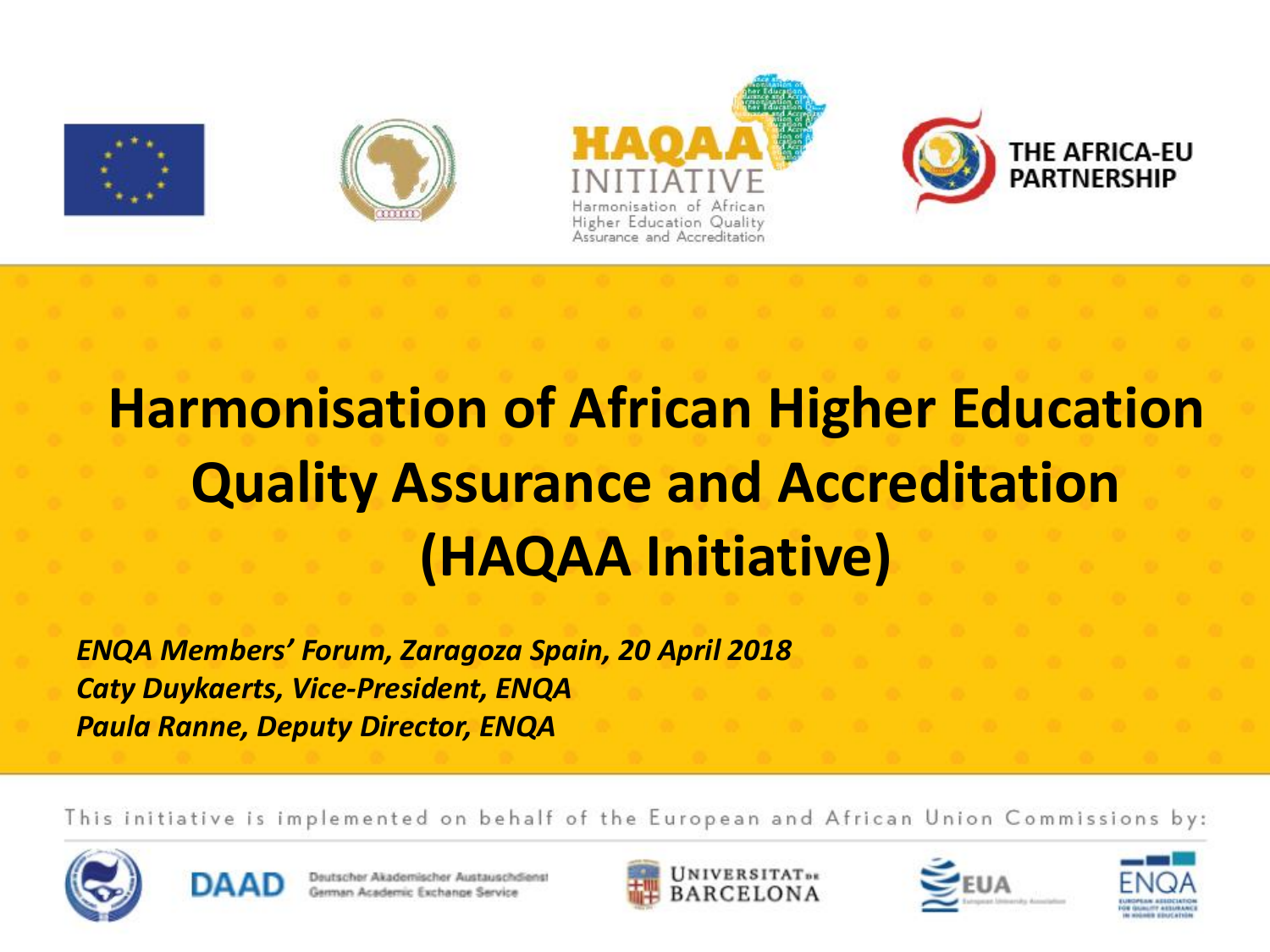### outline

#### **Part 1 – information input**

- The broader picture: PAQAF why now? with who?
- What is HAQAA? What is ENQA's role?
- Elaborating on the ASG-QA
- Designing the agency review model

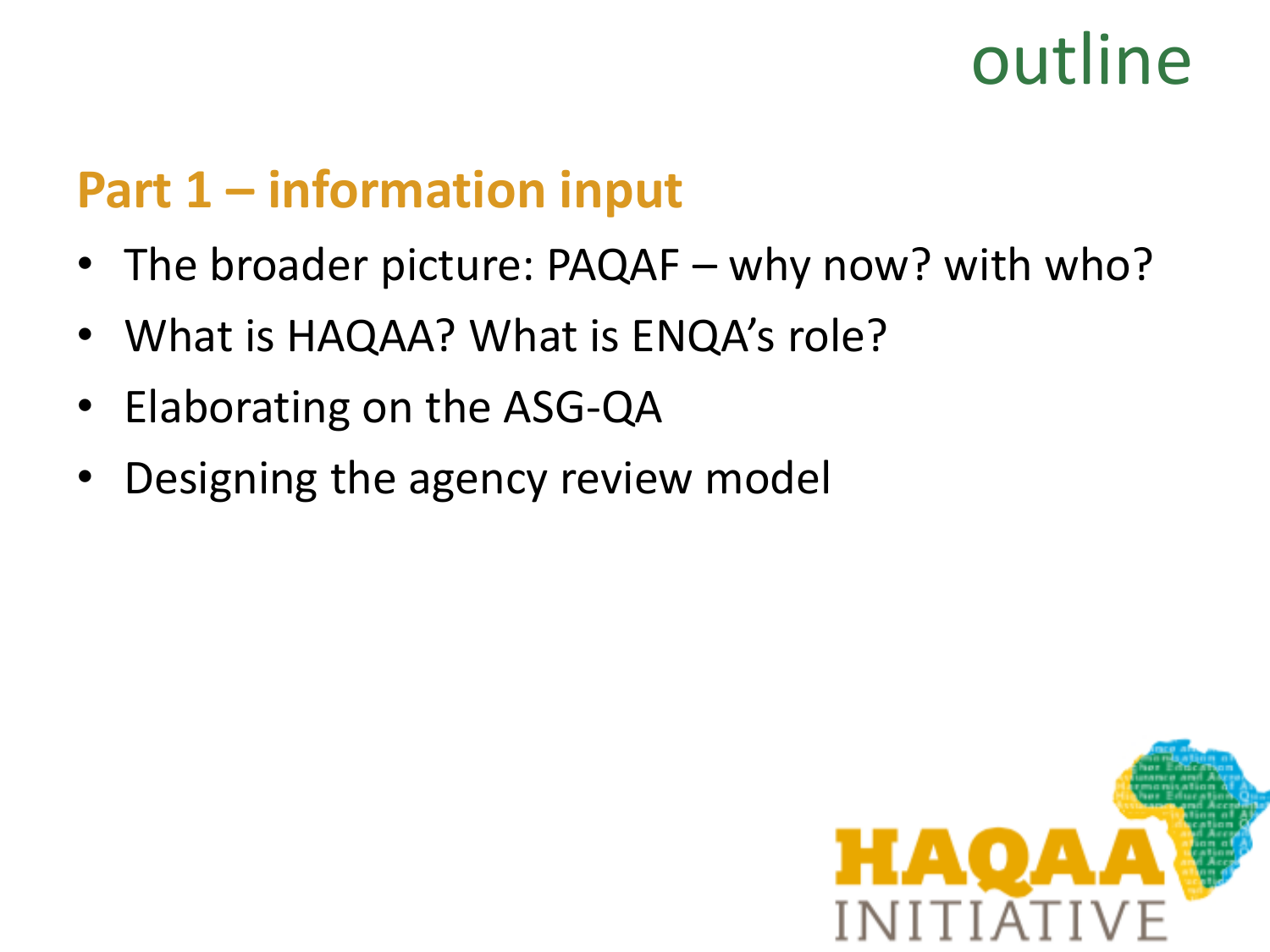### outline

#### **Part 2 – discussion**

Implementation of a continental QA framework:

- The role of a continental agency?
- Key issues for a successful implementation of the ASG-QA?
- ASG-QA: Research is a separate standard.
- Review methodology: Language as a barrier for unity?

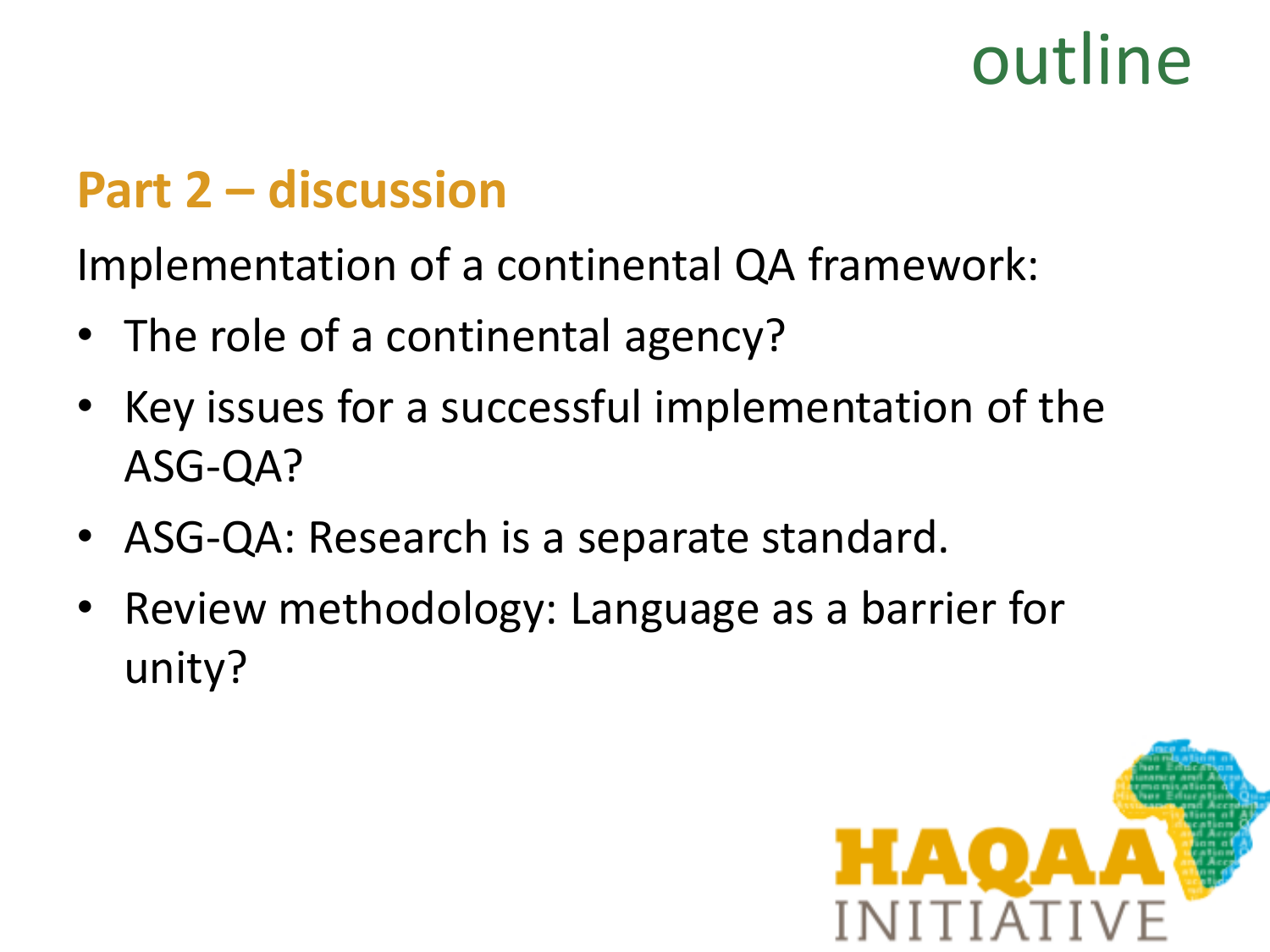# Some challenges in African HE

- Massification of HE and ensuring relevance and quality of provision
- Governance issues
- Inadequate funding lack of judicious use of resources
- Student/staff ratio
- Lack of qualified academic staff
- Need to improve research capacity and innovative mindset for social economic development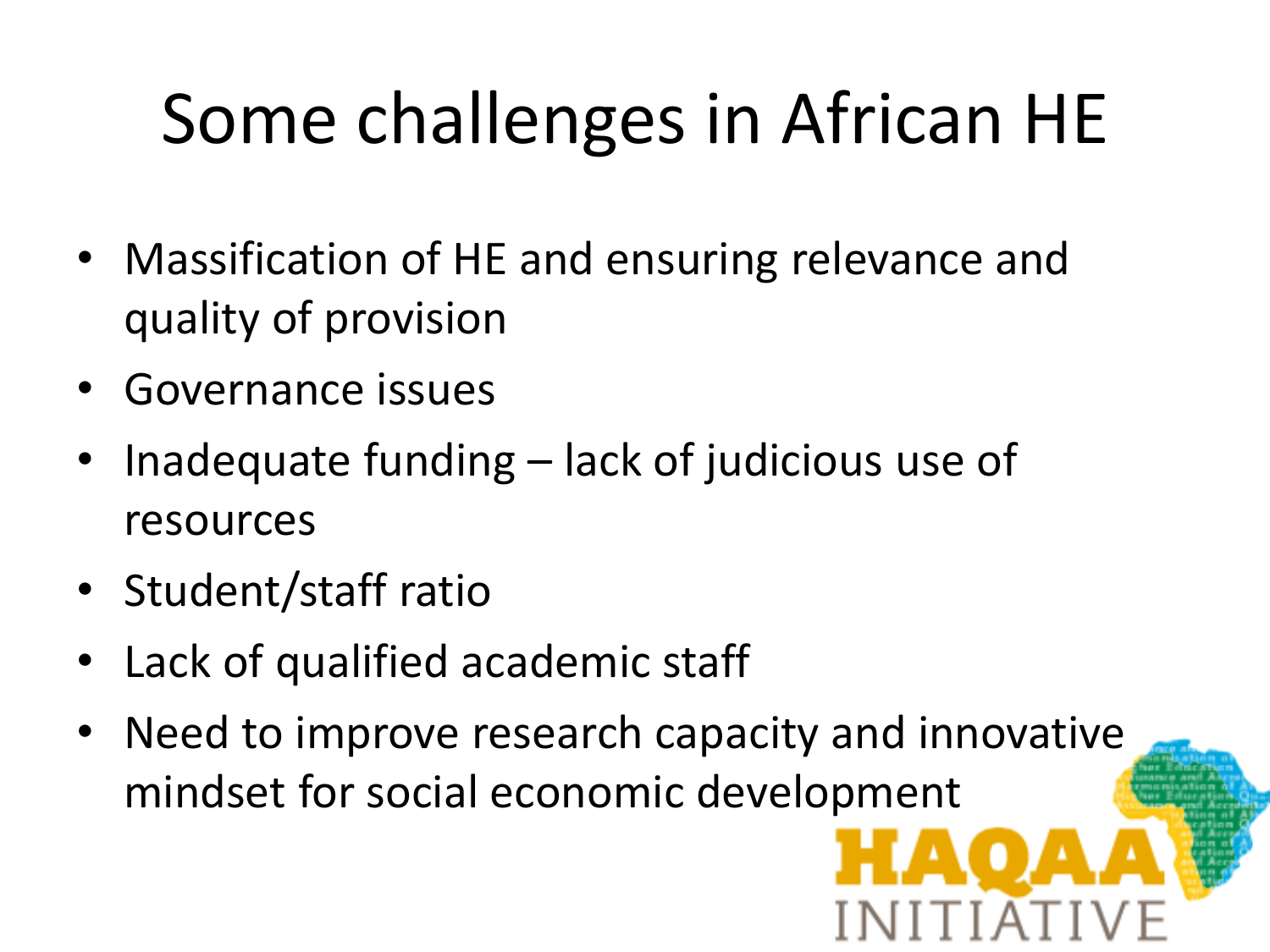## Reasons for a common framework

- AU vision for a required harmonised education system: intra-Africa mobility & skills portability
- A slight improvement in the quality of  $HE$ still falls short internationally
- Cooperation not new; strong regional collaboration for decades
- In the last 10 years, the number of national QAAs tripled, common language still missing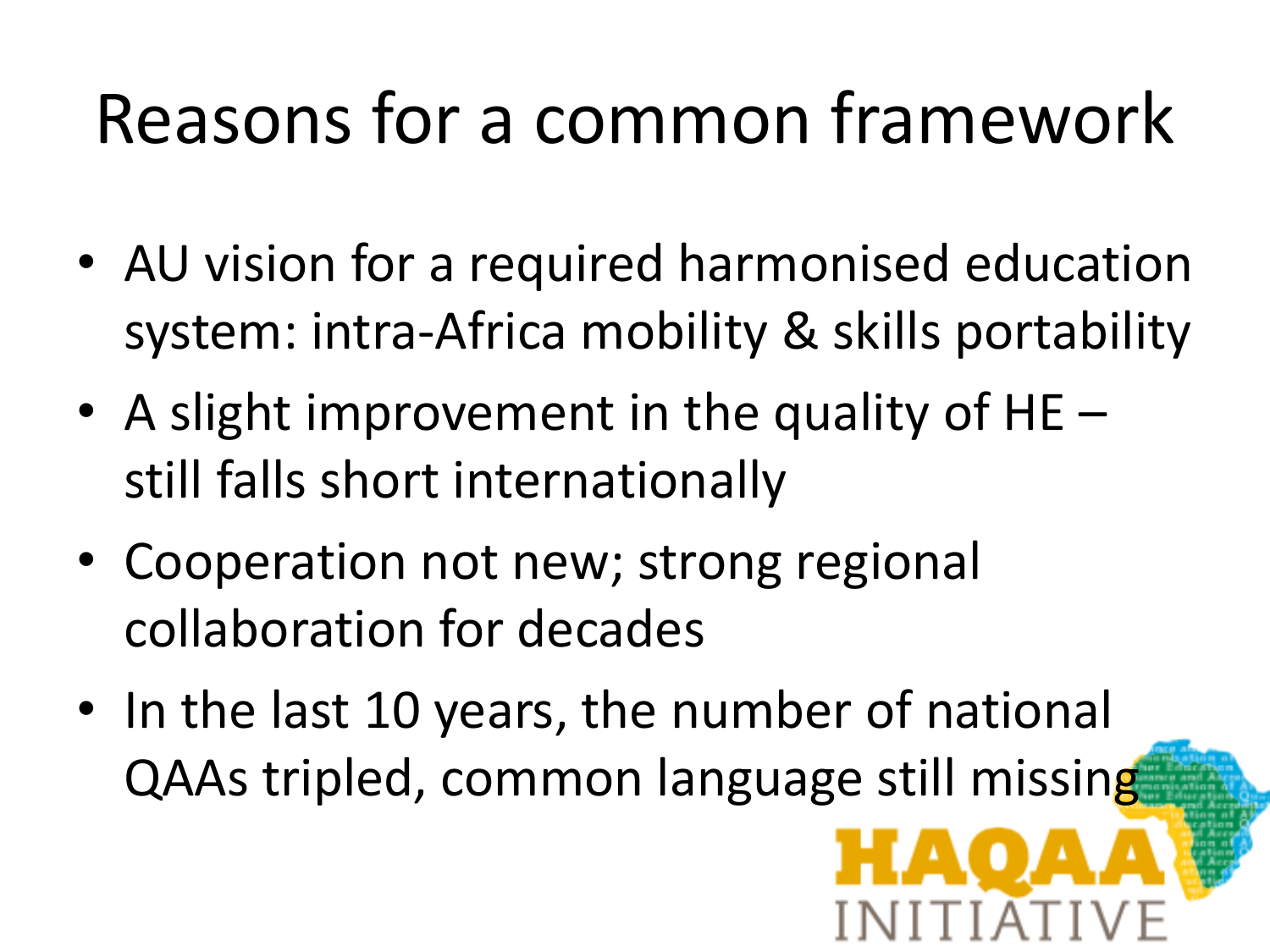### PAQAF

To implement the AU Executive Council Decision on establishing a *continental Accreditation Agency for higher education*, the African Union Commission (AUC) has initiated the development of a *Pan-African Quality Assurance and Accreditation Framework* (PAQAF)

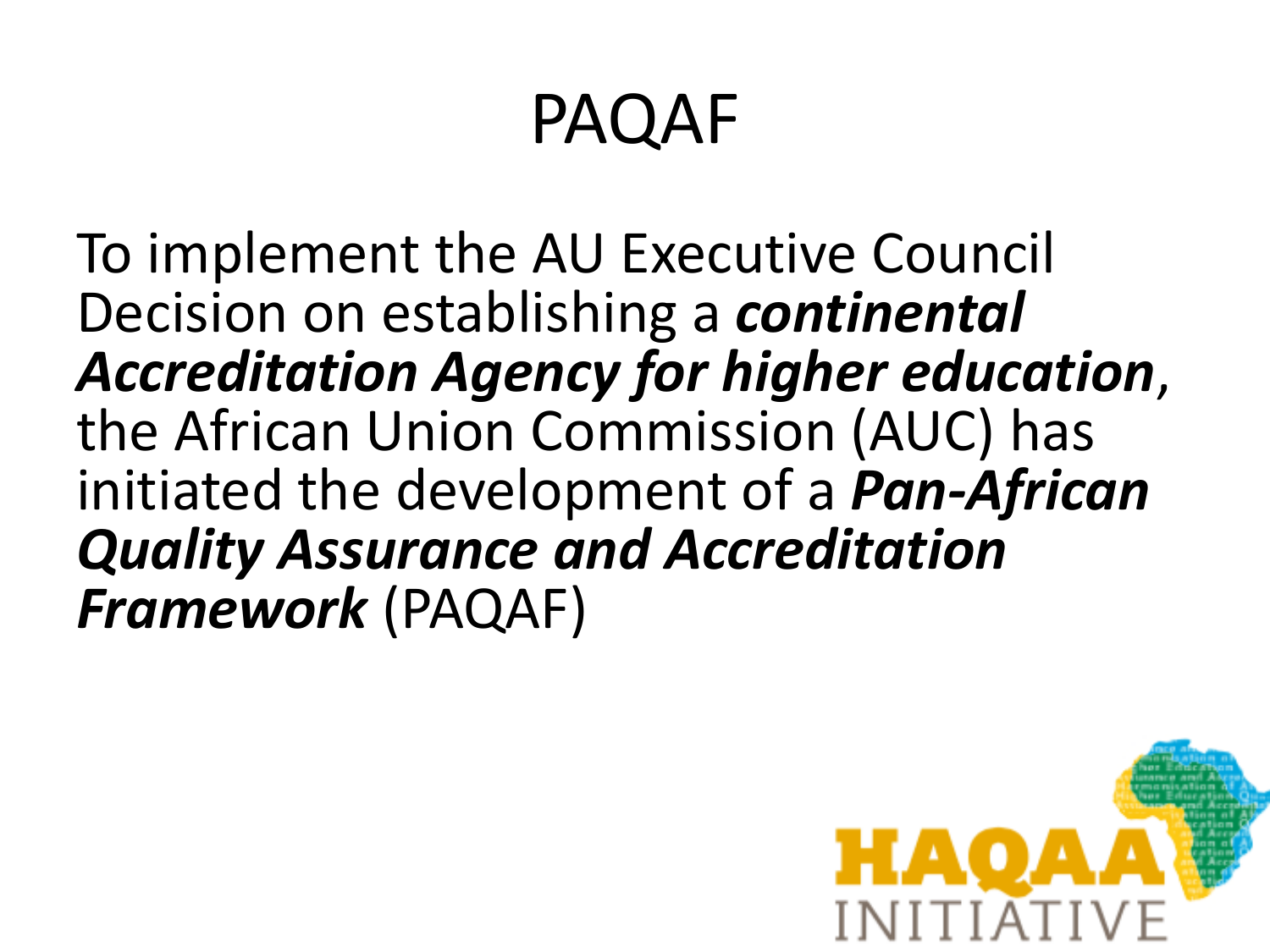## Continental agency

- To coordinate and facilitate the harmonisation of HE and QA systems across Africa
- Set and review standards & guidelines
- Oversee the adoption and implementation of these standards
- Develop and operationalise a continental peer review system
- Facilitate collaboration, consultation and networking between national QA agencies and regional agencies

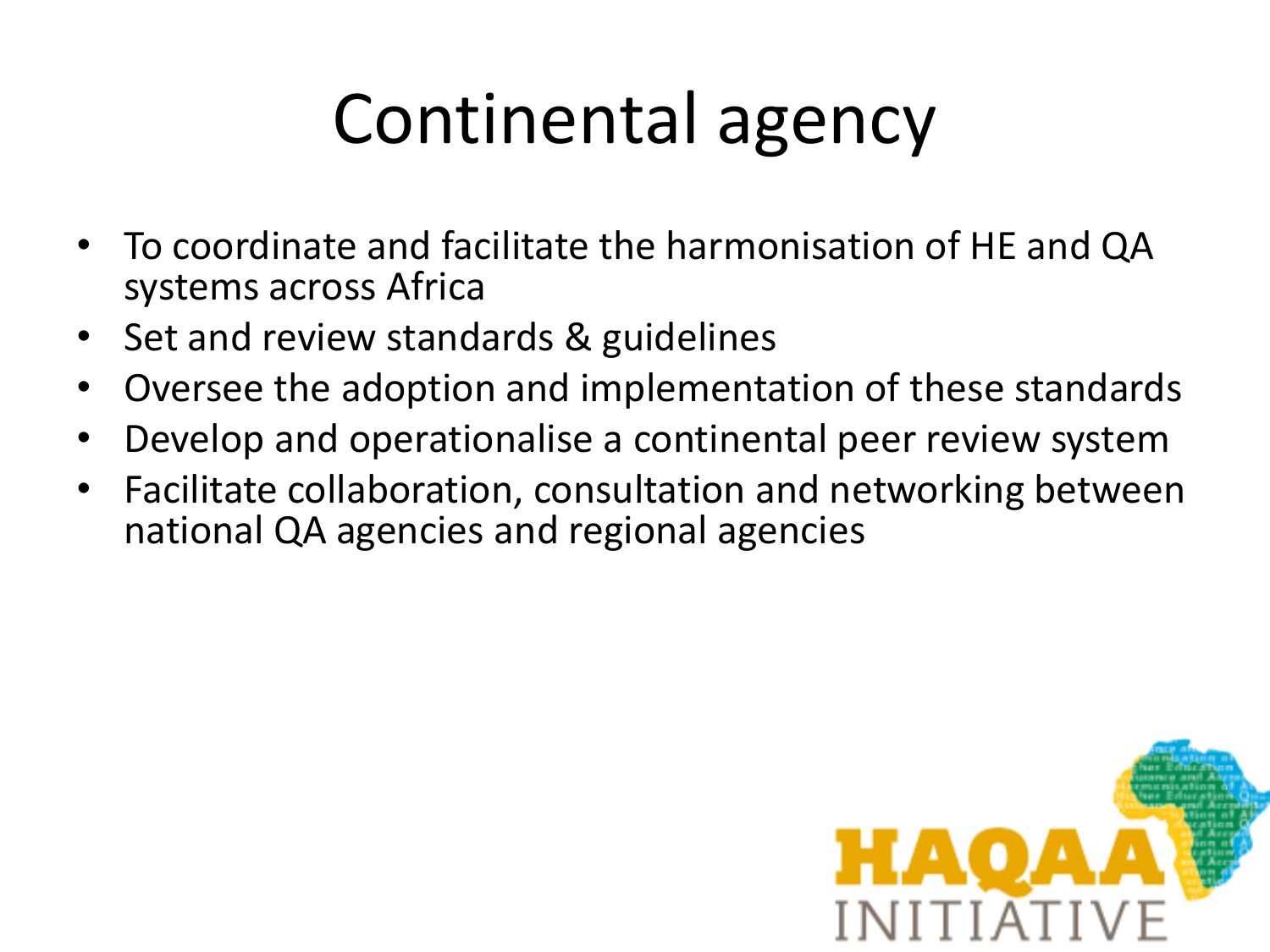### HAQAA Initiative

- EU Service contract 2015-2018
- Implementing consortium: University of Barcelona (coordinator), AAU, DAAD, EUA and ENQA
- Objective: "Contribute to and support the harmonisation of higher education programmes and the creation of a revitalised, distinctive, attractive and globally competitive African higher education space, through enhanced intra-African collaboration"
	- $\triangleright$  Development of a harmonised quality assurance and accreditation system at institutional level, national, regional and Pan-African continental level

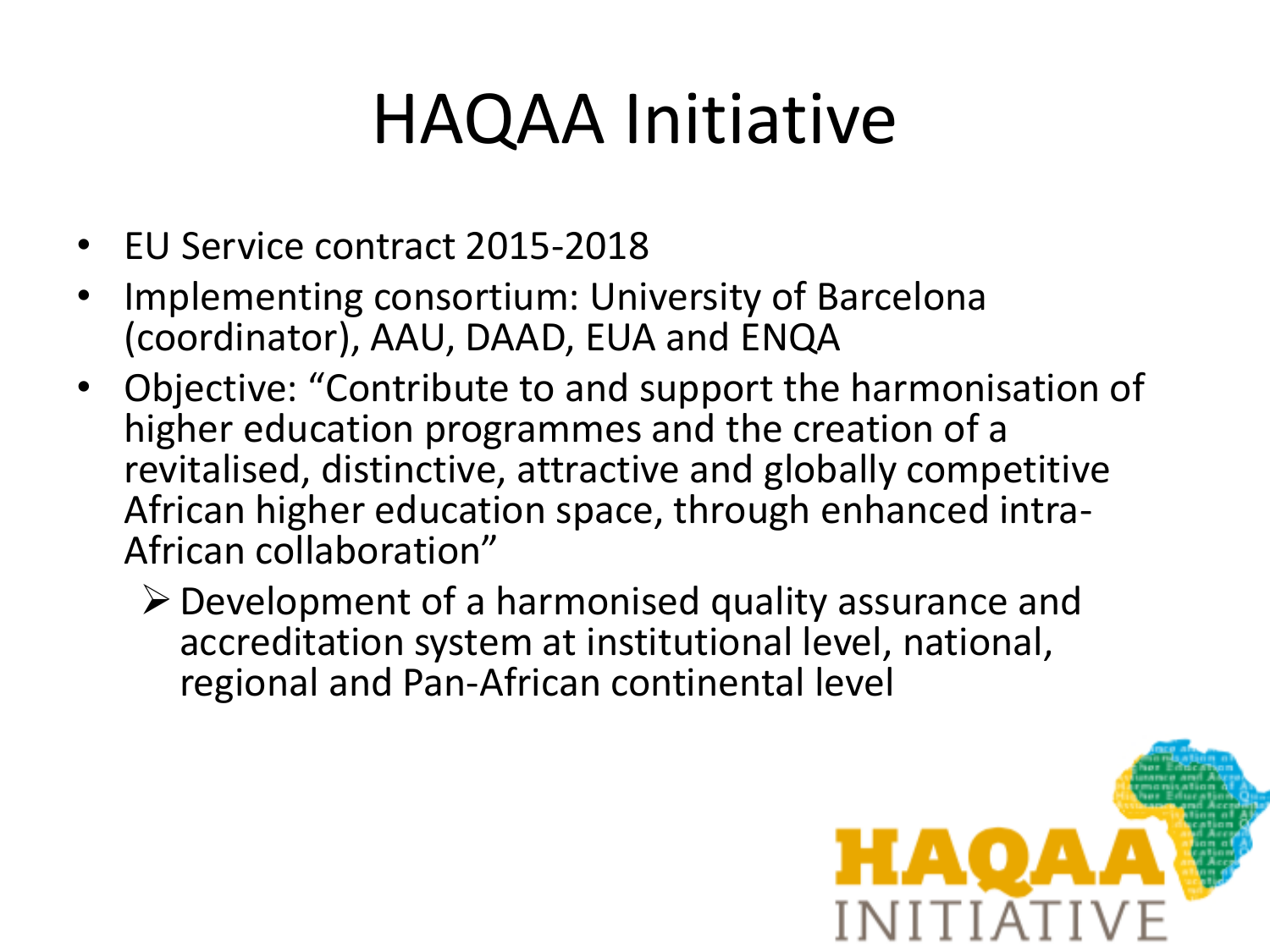## ENQA's role in the Initiative

• To coordinate and participate in the work of the Technical Working Group in drafting the ASG-QA and review methodology for agencies.



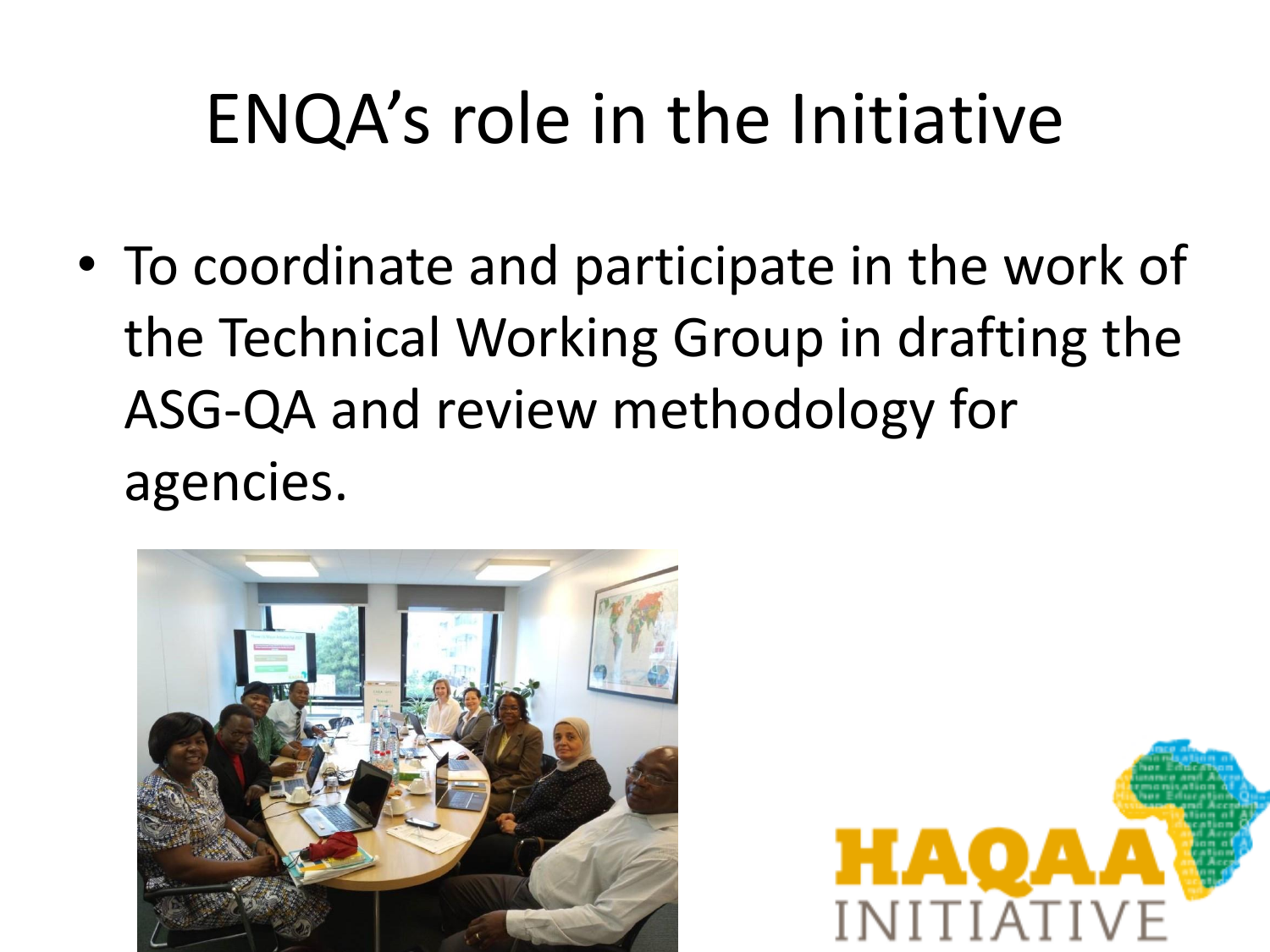#### **Part A - Standards and Guidelines for Internal Quality Assurance (for HEIs)**

Standard 1. Vision, Mission and Strategic Objectives

Standard 2. Governance and Management

Standard 3. Human Resources

Standard 4. Financial Resource Management

Standard 5. Infrastructure and Facilities

Standard 6. Student Recruitment, Admission, Certification and Support Services

Standard 7. Design, Approval, Monitoring and Evaluation of Study Programmes

Standard 8. Teaching, Learning and Assessment

Standard 9. Research and Innovation

Standard 10. Community Engagement

Standard 11. Information Management System

Standard 12. Public Communication

Standard 13. Collaboration, Staff and Student Mobility

**(ESG: 10)**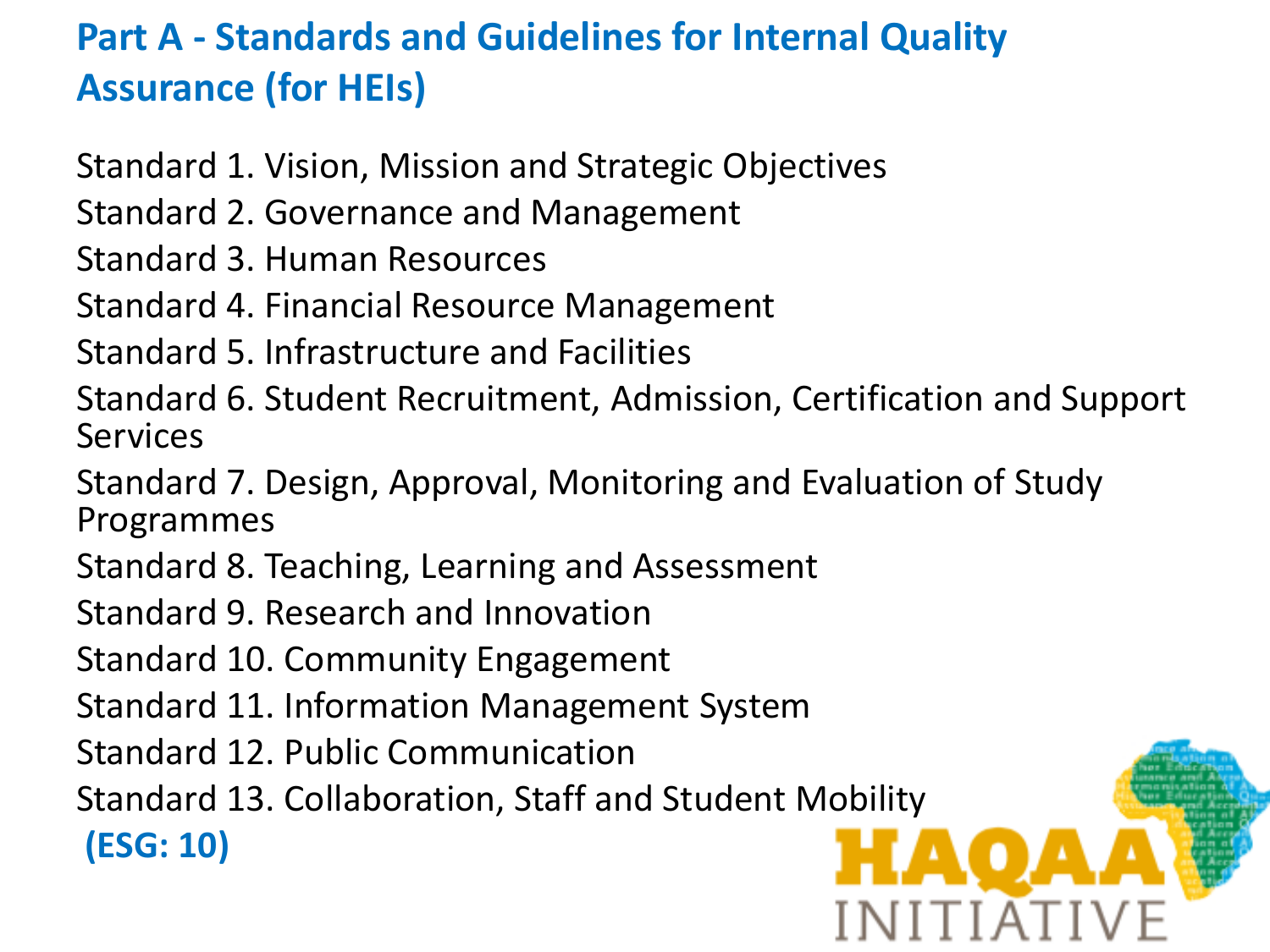#### **Part B: Standards and Guidelines for External Quality Assurance**

Standard 1. Objectives of External Quality Assurance and Consideration for Internal Quality Assurance

Standard 2. Designing External Quality Assurance Mechanisms Fit-for-Purpose

Standard 3. Implementation Processes of External Quality Assurance

Standard 4. Independence of Evaluation

Standard 5. Decision and Reporting of External Quality Assurance Outcomes

Standard 6. Periodic Review of Institutions and Programmes

Standard 7. Complaints and Appeals

**(ESG: 7)**

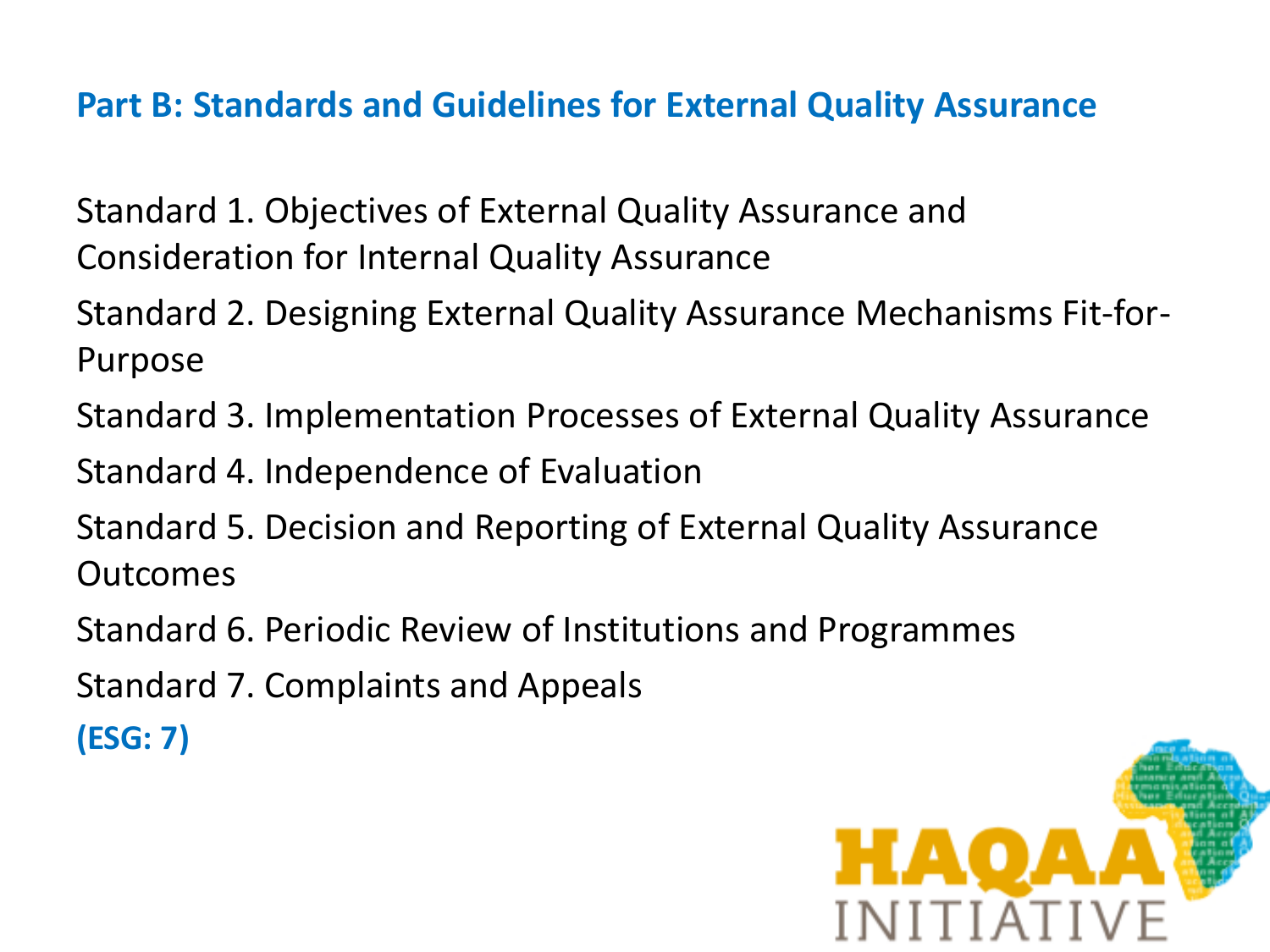#### **Part C: Standards and Guidelines for Internal Quality Assurance of QAAs**

Standard 1. Legal Status

Standard 2. Vision and Mission Statement

Standard 3. Governance and Management

Standard 4. Independence of QAA

Standard 5. Policies, Processes and Activities

Standard 6. Internal Quality Assurance

Standard 7. Financial and Human Resources

Standard 8. Benchmarking, Networking and Collaboration

Standard 9. Periodic Review of QAAs

**(ESG: 7)**

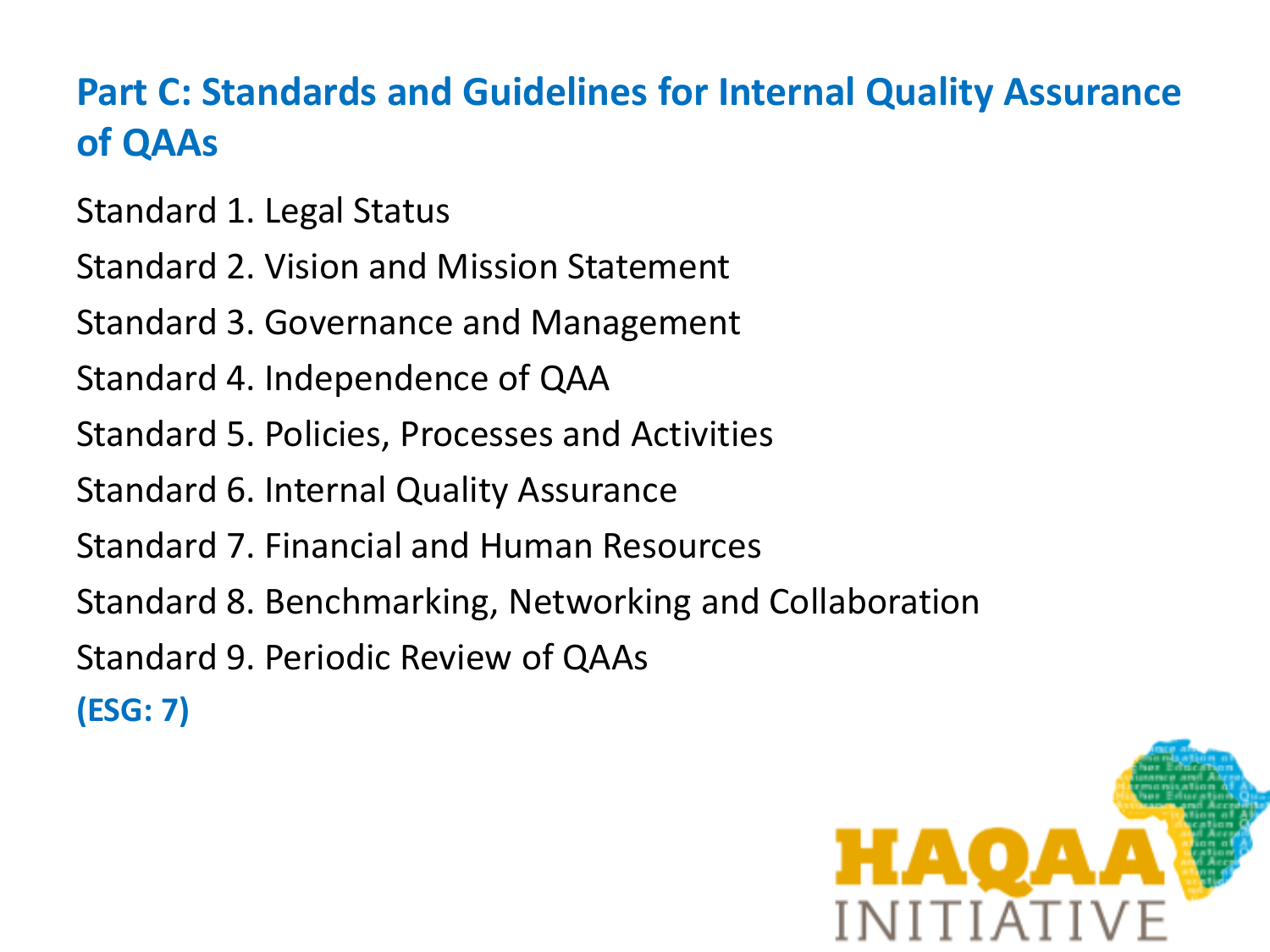#### **Standard 9: Research and Innovation**

Standard

The institution shall encourage, promote, and engage in innovative research consistent with its policies and strategic plans, and address national, regional, continental, and international needs. The institution shall encourage innovation in its teaching, learning and research.

The institution shall ensure that the management of postgraduate studies is conducted within an approved framework of institutional policies and plans that ensure quality ethical research.

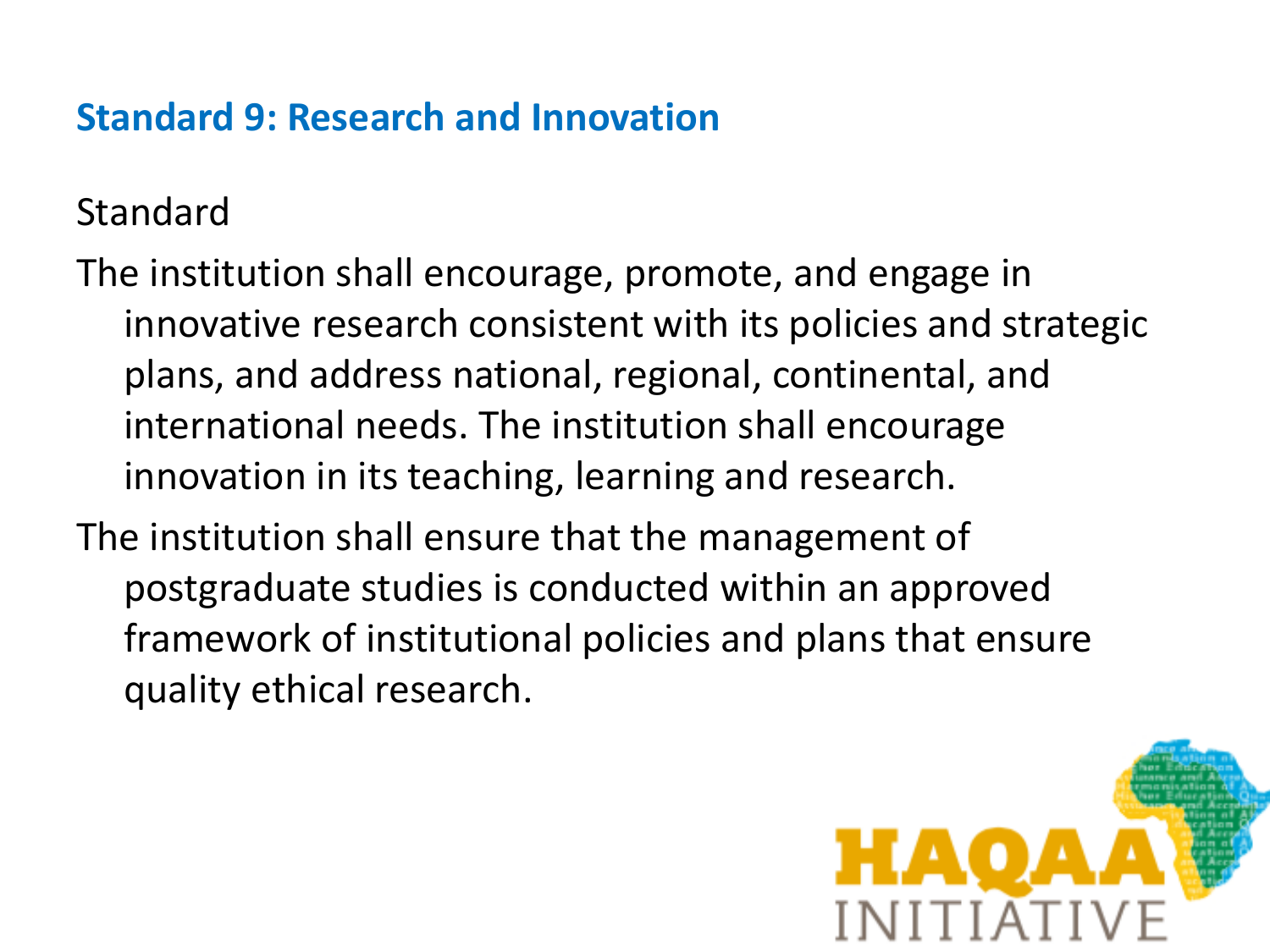#### **Standard 9: Research and Innovation**

#### **Guidelines**

Research is one of the core activities of a higher education institution, and the institution thus needs an institution-wide research policy that sets the direction of its research. The policy is at both institutional and research-programme level (postgraduate studies) to ensure proper engagement in research. The institution ensures that:

a) There is a shared understanding of the nature, role and goals of research;

b) There are standards, procedures and processes for the approval of research proposals, and theses, and the conduct and supervision of research studies;

c) There are policies, research management systems and strategies, adequate infrastructure and resources that facilitate all staff to undertake innovative research, and publish research results;

d) There are standards and processes for the approval of research proposals and theses, in line with the research needs of the national or regional context, and capacity building possibilities for researchers, management of research partnerships and research contracts, handling of intellectual property and commercialisation of research, and effective and trustworthy management of research information;

e) There is adequate academic integrity through the establishment and use of appropriate research committees and boards to ensure academic integrity;

f) The research undertaken is relevant and responsive to the needs for academic advancement and community development expectations; and

g) There is effective monitoring and evaluation of the research system.